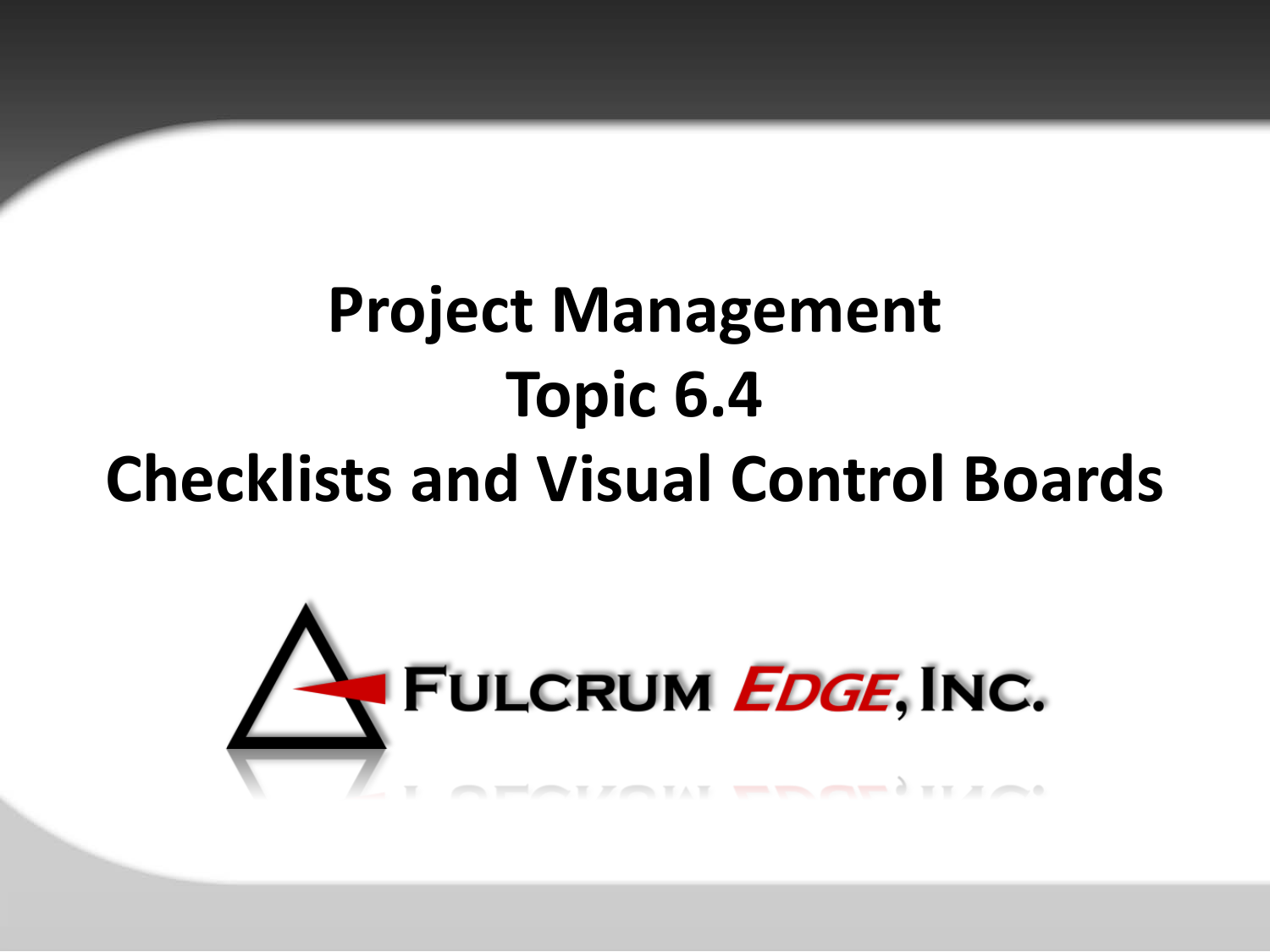## **Checklist**

- Common tool often underrated
- Supplemental tool to ensure a task or sequence of tasks is completed



- Created from historical data, experience, and standard templates
- Provides process documentation allowing incorporation of lessons learned

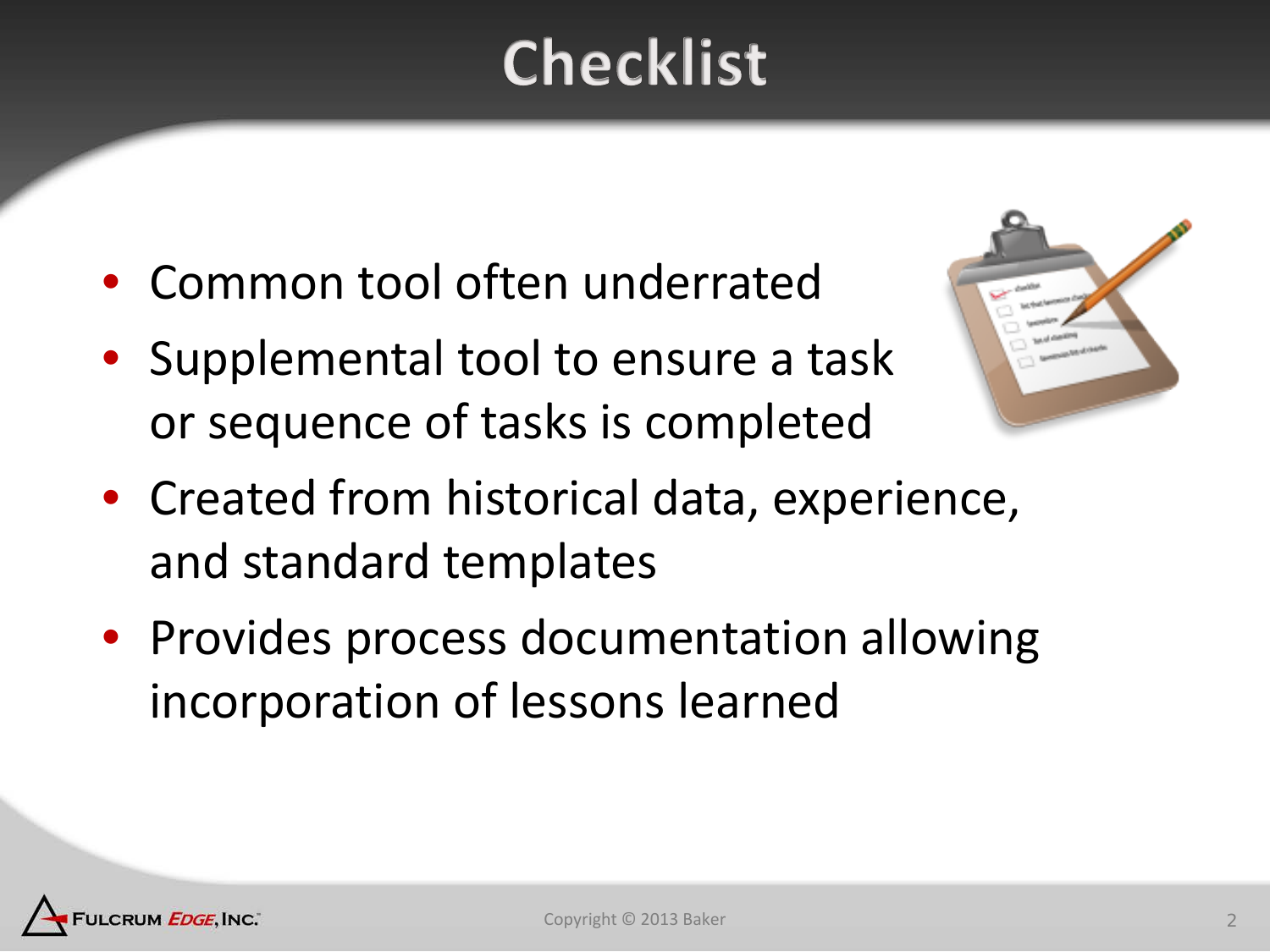## **Three levels of Application**

- **Reminder** to ensure completeness
	- Template is maintained and updated with lessons learned
- **Project documentation**
	- Addition of signature, date, and file retention
- **Process control**
	- Add form ID and revision level with date

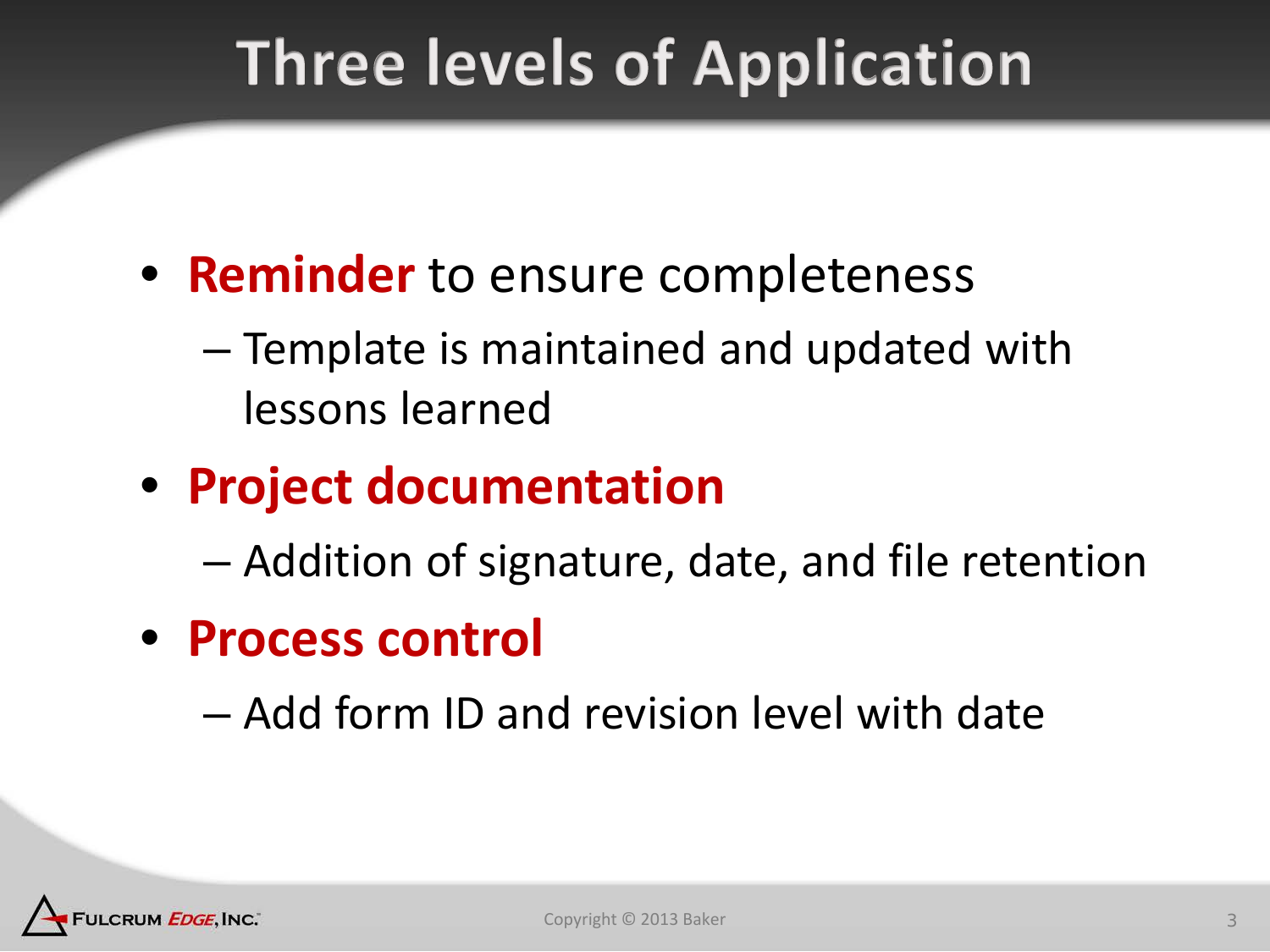# **Checklists Facilitate Project Integration**

- Clear identification of prerequisites
- Clear identification of deliverables
- Aids communication between phases
- Resolves potential conflict issues before they occur
- Provides sense of accomplishment through interim deliverables

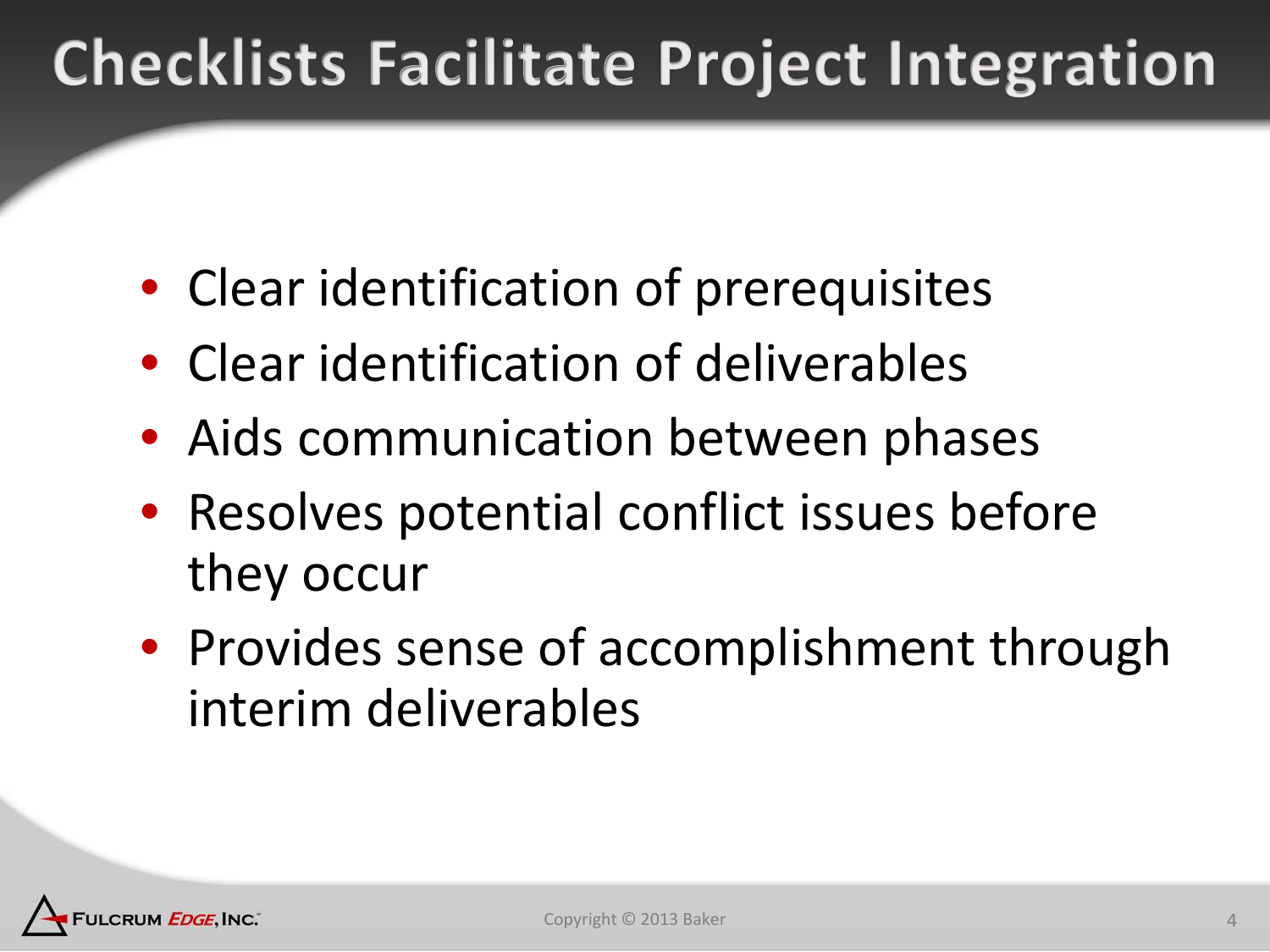### **Checklists to Integrate Project Phases**

#### • **Preparation Checklist**

- Ensures all predecessors are complete prior to starting a project phase
- Avoid false starts and inefficiencies
- **Deliverables Checklist**
	- Ensures all deliverables are complete after completing a project phase
	- Synchronizes expectations between phases

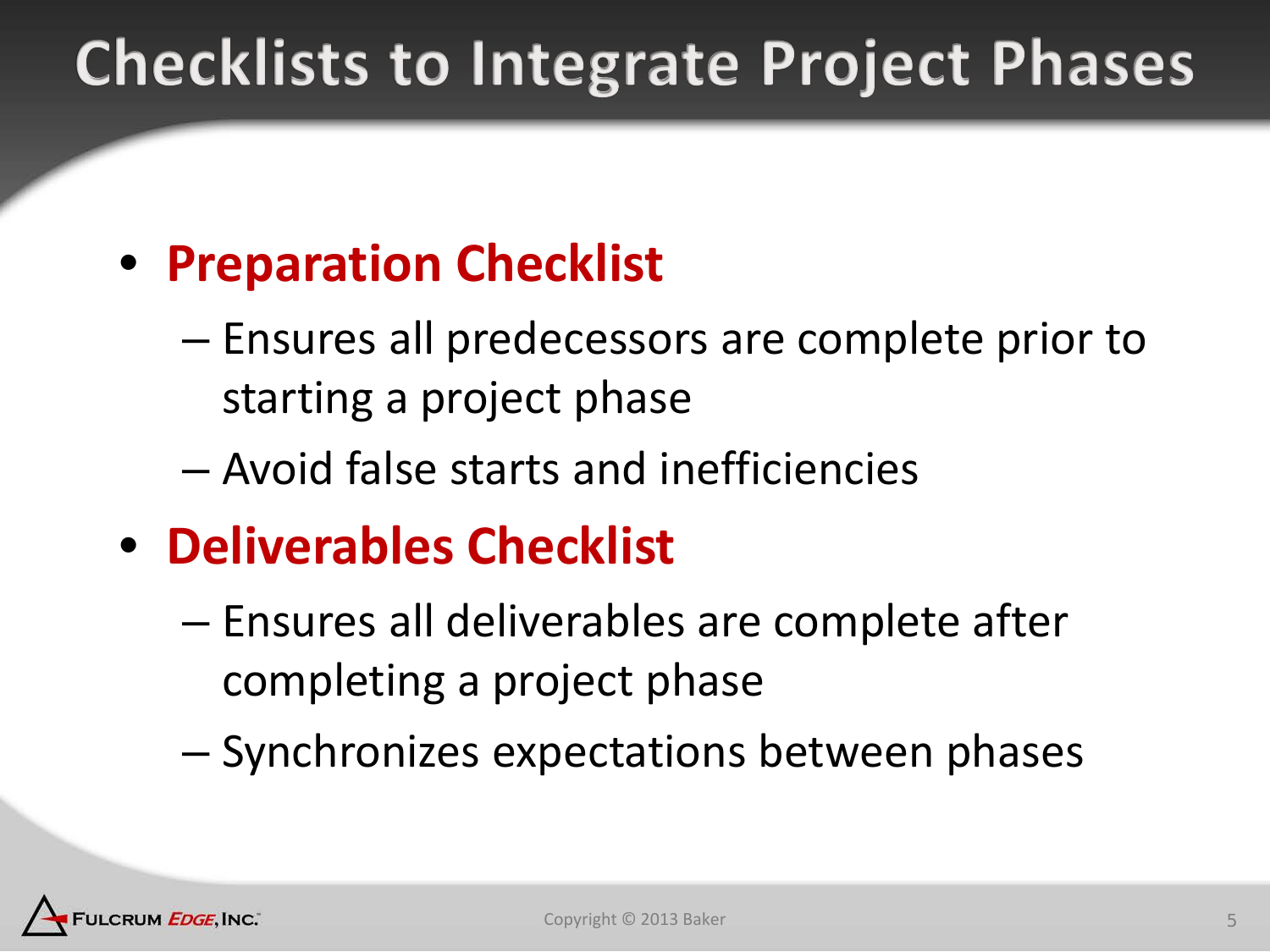#### **6.4.1 Team Exercise**



### **Checklists**

#### Learn by Doing Project Management Pages 174-175



Copyright © 2013 Baker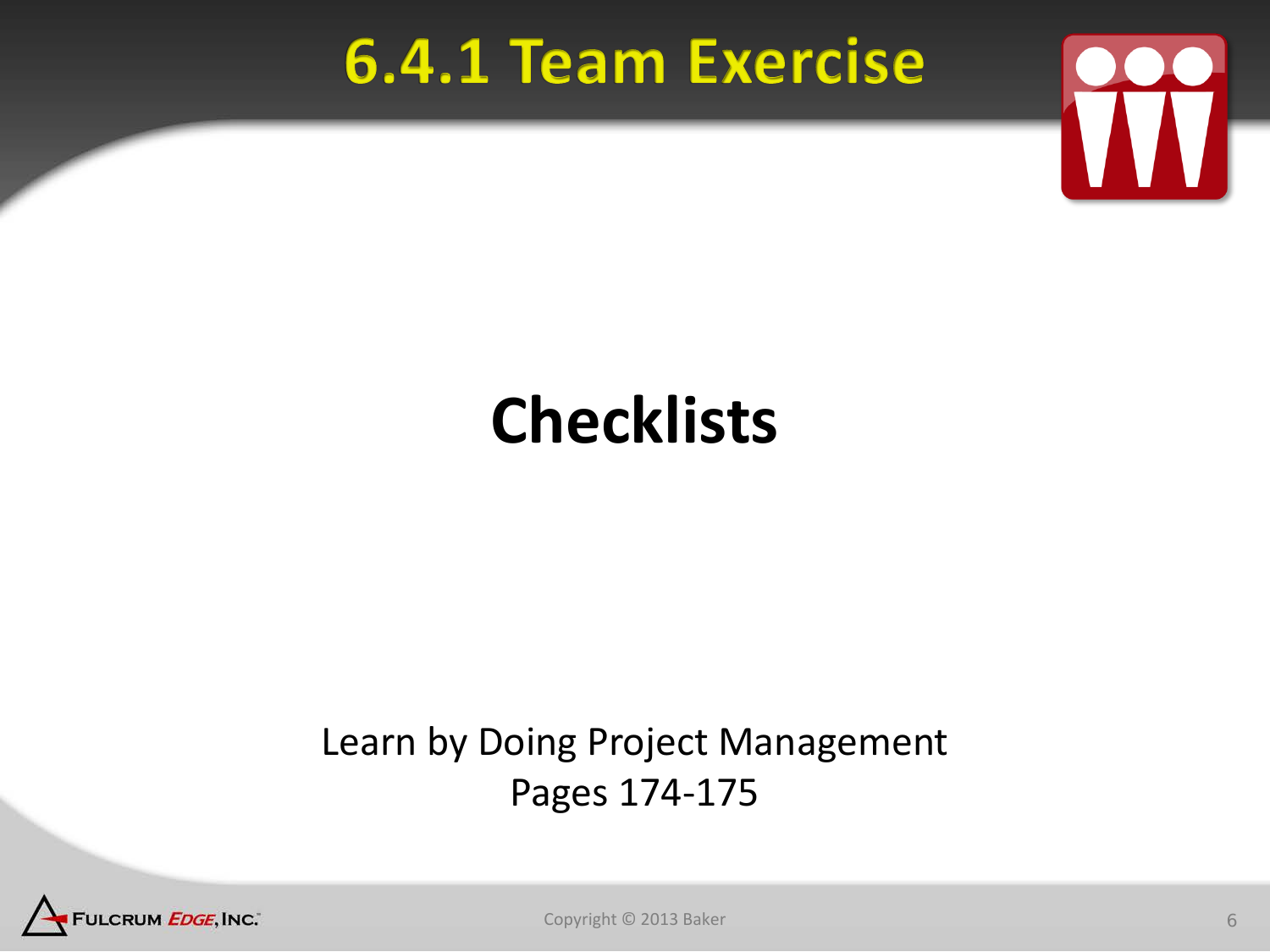## **Visual Control Board**

- Makes a project visible
- Contains following information
	- Overall project information
	- Contact information
	- Project progress and schedules
	- Identifies open issues
- Focal point for team meetings

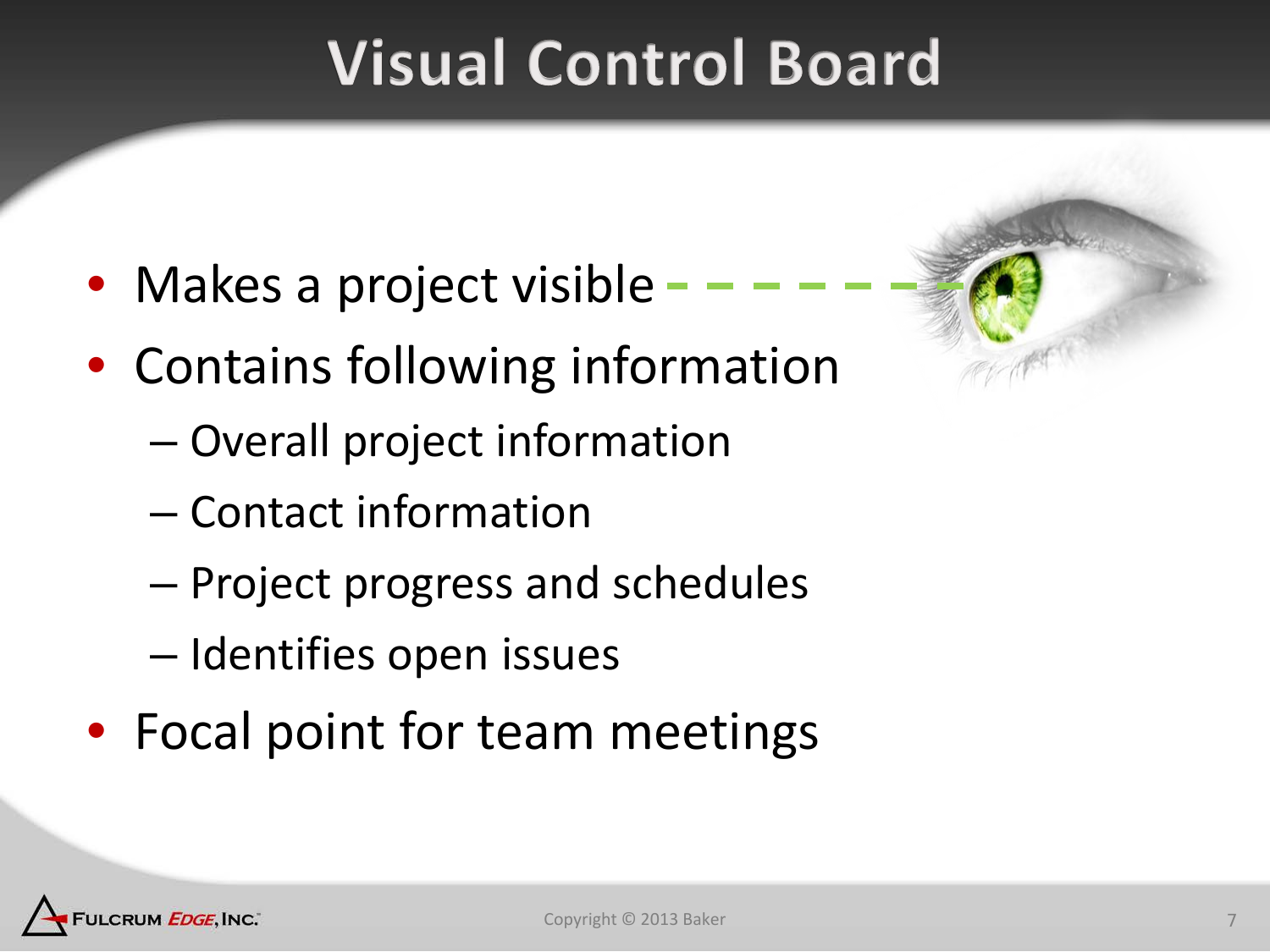## **Visual Control Board Lessons Learned**

- Post information in original form
- Person responsible for info updates board
- Maximize use in presentations
- Meeting focal point and use team's input
- Place in highly visible location
- Archive data as it changes
- Post data on project website as well